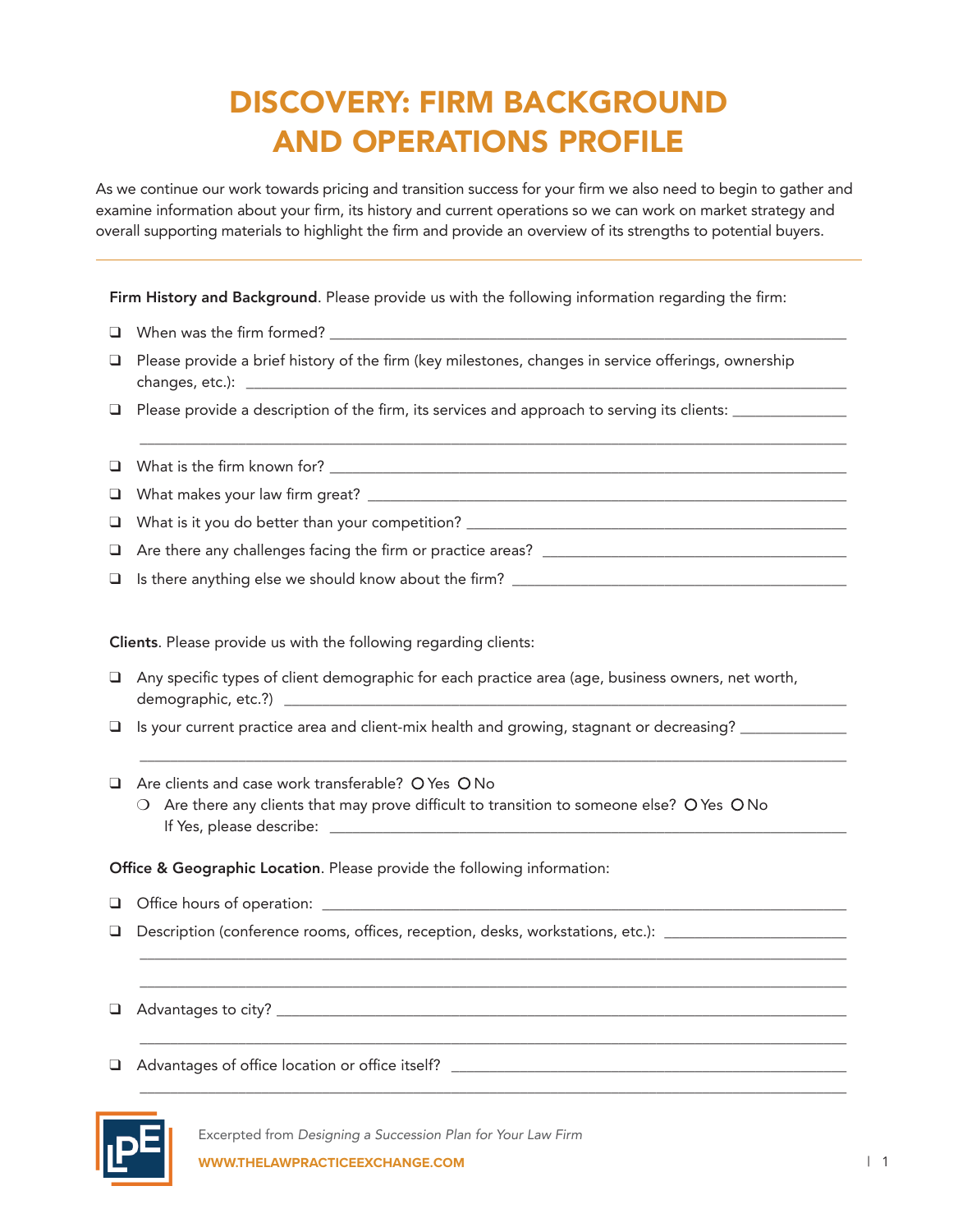Employees. Please provide the following information regarding employees:

- $\Box$  Please upload a report or complete the Employee Profile
- $\Box$  Does the staff work as a team of independently of one another? Team/Independent Are they cross trained, can someone step in to another's role? O Yes O No
- $\Box$  Would any staff's departure lead to loss of originated work or current clients? O Yes O No If Yes, which employee(s) and what percentage of loss is estimated? \_\_\_\_\_\_\_\_\_\_\_\_\_\_\_\_\_\_\_\_\_\_\_\_\_\_\_\_\_\_\_\_
- □ Do you think other staff will stay or depart (retirement or otherwise) when you do? O Yes O No If Yes, which employees(s) and why? \_\_\_\_\_\_\_\_\_\_\_\_\_\_\_\_\_\_\_\_\_\_\_\_\_\_\_\_\_\_\_\_\_\_\_\_\_\_\_\_\_\_\_\_\_\_\_\_\_\_\_\_\_\_\_\_\_\_\_\_

Software, Processes and Systems. A key part of transitioning to a new owner is examining the current systems and operational flows of the firm and how a new owner would be able to utilize those. Please provide the following:

- $\Box$  Software (what software programs are you using for each of the below)
	- O Case Management:
	- $\bigcirc$  Billing:
	- m Client Relationship Management: \_\_\_\_\_\_\_\_\_\_\_\_\_\_\_\_\_\_\_\_\_\_\_\_\_\_\_\_\_\_\_\_\_\_\_\_\_\_\_\_\_\_\_\_\_\_\_\_\_\_\_\_\_\_\_\_\_\_\_
	- m Accounting: \_\_\_\_\_\_\_\_\_\_\_\_\_\_\_\_\_\_\_\_\_\_\_\_\_\_\_\_\_\_\_\_\_\_\_\_\_\_\_\_\_\_\_\_\_\_\_\_\_\_\_\_\_\_\_\_\_\_\_\_\_\_\_\_\_\_\_\_\_\_\_\_\_\_\_\_\_\_
	- m Drafting: \_\_\_\_\_\_\_\_\_\_\_\_\_\_\_\_\_\_\_\_\_\_\_\_\_\_\_\_\_\_\_\_\_\_\_\_\_\_\_\_\_\_\_\_\_\_\_\_\_\_\_\_\_\_\_\_\_\_\_\_\_\_\_\_\_\_\_\_\_\_\_\_\_\_\_\_\_\_\_\_\_
	- O Workflow Automation:

m \_\_\_\_\_\_\_\_\_\_\_\_\_\_\_\_\_\_\_\_\_\_\_\_\_\_\_\_\_\_\_\_\_\_\_\_\_\_\_\_\_\_\_\_\_\_\_\_\_\_\_\_\_\_\_\_\_\_\_\_\_\_ Others? : \_\_\_\_\_\_\_\_\_\_\_\_\_\_\_\_\_\_\_\_

- $\Box$  Proprietary Internal Methods
	- $\bigcirc$  Are there defined written staff roles? O Yes O No If Yes, please describe: \_\_\_\_\_\_\_\_\_\_\_\_\_\_\_\_\_\_\_\_\_\_\_\_\_\_\_\_\_\_\_\_\_\_\_\_\_\_\_\_\_\_\_\_\_\_\_\_\_\_\_\_\_\_\_\_\_\_\_\_\_\_\_\_\_\_\_\_
	- O Forms or checklists? Yes/No If Yes, please describe:
	- O Proprietary drafting or document templates? O Yes O No If Yes, please describe: \_\_\_\_\_\_\_\_\_\_\_\_\_\_\_\_\_\_\_\_\_\_\_\_\_\_\_\_\_\_\_\_\_\_\_\_\_\_\_\_\_\_\_\_\_\_\_\_\_\_\_\_\_\_\_\_\_\_\_\_\_\_\_\_\_\_\_\_
	- $\bigcirc$  Proprietary representation agreements? O Yes O No If Yes, please describe:
	- $\bigcirc$  Documented marketing platforms? O Yes O No If Yes, please describe:  $\Box$
	- $\bigcirc$  Written processes or systems?  $\bigcirc$  Yes  $\bigcirc$  No If Yes, please describe:
	- $\bigcirc$  Is there anything else proprietary to the firm? O Yes O No If Yes, please describe: \_\_\_\_\_\_\_\_\_\_\_\_\_\_\_\_\_\_\_\_\_\_\_\_\_\_\_\_\_\_\_\_\_\_\_\_\_\_\_\_\_\_\_\_\_\_\_\_\_\_\_\_\_\_\_\_\_\_\_\_\_\_\_\_\_\_\_\_
- $\Box$  Technology (describe the technology and if owned or leased)
	- m Computers Please describe: \_\_\_\_\_\_\_\_\_\_\_\_\_\_\_\_\_\_\_\_\_\_\_\_\_\_\_\_\_\_\_\_\_\_\_\_\_\_\_\_\_\_\_\_\_\_\_\_\_\_\_\_\_\_\_\_\_\_\_\_\_\_
	- $\bigcirc$  Printers Please describe:  $\bigcirc$
	- $\bigcirc$  Cloud/Server Please describe:  $\bigcirc$



Excerpted from *Designing a Succession Plan for Your Law Firm*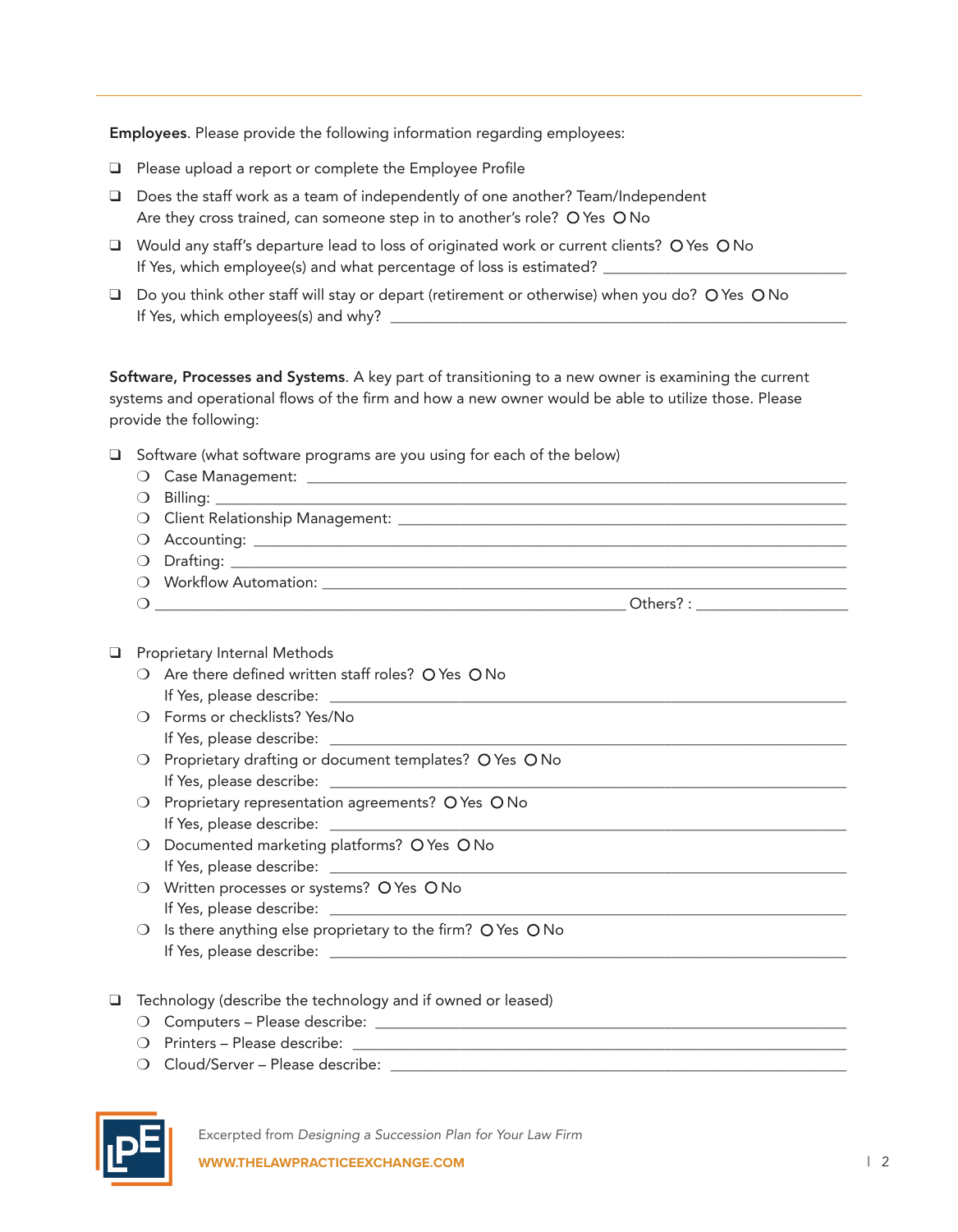- $\bigcirc$  Phones Please describe:  $\bigcirc$
- m Security Please describe: \_\_\_\_\_\_\_\_\_\_\_\_\_\_\_\_\_\_\_\_\_\_\_\_\_\_\_\_\_\_\_\_\_\_\_\_\_\_\_\_\_\_\_\_\_\_\_\_\_\_\_\_\_\_\_\_\_\_\_\_\_\_\_\_\_
- $\bigcirc$  Others? Please describe:
- $\Box$  Are there any needed updates? (technology, security, staff, etc.) O Yes O No If Yes, please describe:

Marketing: A potential new owner of the firm is also looking to make sure they can acquire the marketing plans, platforms, network and overall knowledge that you have gained in your legal space which helps in attracting new clients. Please provide the following regarding your marketing of you and the firm:

- $\Box$  Do you have an actual marketing budget or estimate of marketing expenses? O Yes O No If Yes, please describe:
- $\Box$  Do you have a marketing plan or similar materials? O Yes O No If Yes, please upload or describe: \_\_\_\_\_\_\_\_\_\_\_\_\_\_\_\_\_\_\_\_\_\_\_\_\_\_\_\_\_\_\_\_\_\_\_\_\_\_\_\_\_\_\_\_\_\_\_\_\_\_\_\_\_\_\_\_\_\_\_\_\_\_\_
- $\Box$  Do you have an online presence through website, social media, etc.? O Yes O No If Yes, please describe: \_\_\_\_\_\_\_\_\_\_\_\_\_\_\_\_\_\_\_\_\_\_\_\_\_\_\_\_\_\_\_\_\_\_\_\_\_\_\_\_\_\_\_\_\_\_\_\_\_\_\_\_\_\_\_\_\_\_\_\_\_\_\_\_\_\_\_\_\_\_\_\_

If Yes, does this produce new clients for the firm currently? O Yes O No

□ What outside resources do you use for marketing the firm (website, SEO, social media, PR, etc)? \_\_\_\_\_\_

\_\_\_\_\_\_\_\_\_\_\_\_\_\_\_\_\_\_\_\_\_\_\_\_\_\_\_\_\_\_\_\_\_\_\_\_\_\_\_\_\_\_\_\_\_\_\_\_\_\_\_\_\_\_\_\_\_\_\_\_\_\_\_\_\_\_\_\_\_\_\_\_\_\_\_\_\_\_\_\_\_\_\_\_\_\_\_\_\_\_\_\_\_

 $\Box$  What produces the best results for producing new client leads?

- q What practice area(s) do you currently refer out? \_\_\_\_\_\_\_\_\_\_\_\_\_\_\_\_\_\_\_\_\_\_\_\_\_\_\_\_\_\_\_\_\_\_\_\_\_\_\_\_\_\_\_\_\_\_\_\_\_
- $\Box$  What are the firm's growth opportunities (e.g. other practice areas, increased marketing, geographic expansion, adding bi-lingual staff, etc)? \_\_\_\_\_\_\_\_\_\_\_\_\_\_\_\_\_\_\_\_\_\_\_\_\_\_\_\_\_\_\_\_\_\_\_\_\_\_\_\_\_\_\_\_\_\_\_\_\_\_\_\_\_\_\_\_\_

Transition/Buyer: As your transition plan with a buyer after closing is a key to making a successful sale to a new owner please provide us with the following:

- **Q** Buyer:
	- $\bigcirc$  Describe your ideal buyer candidate (firm and/or attorney:  $\bigcirc$ 
		- Specific skills that attorney(s) must possess?
	- $\bigcirc$  Are there certain geographic markets we should target?
	- m Are there specific attorneys or firms to consider? \_\_\_\_\_\_\_\_\_\_\_\_\_\_\_\_\_\_\_\_\_\_\_\_\_\_\_\_\_\_\_\_\_\_\_\_\_\_\_\_\_\_\_\_\_
- **Q** Your Transition Plan:
	- $\bigcirc$  What is your desired timeline to slow down and exit?
	- O What would a transition of current client relationships and legal work look like in your opinion? \_\_\_\_

\_\_\_\_\_\_\_\_\_\_\_\_\_\_\_\_\_\_\_\_\_\_\_\_\_\_\_\_\_\_\_\_\_\_\_\_\_\_\_\_\_\_\_\_\_\_\_\_\_\_\_\_\_\_\_\_\_\_\_\_\_\_\_\_\_\_\_\_\_\_\_\_\_\_\_\_\_\_\_\_\_\_\_\_\_\_\_\_\_

- How long would this take? \_\_\_\_\_\_\_\_\_\_\_\_\_\_\_\_\_\_\_\_\_\_\_\_\_\_\_\_\_\_\_\_\_\_\_\_\_\_\_\_\_\_\_\_\_\_\_\_\_\_\_\_\_\_\_\_\_\_\_\_\_
- Would certain clients, referrals, etc. require a different or specific plan to transition them? O Yes O No
	- If Yes, please describe: \_\_\_\_\_\_\_\_\_\_\_\_\_\_\_\_\_\_\_\_\_\_\_\_\_\_\_\_\_\_\_\_\_\_\_\_\_\_\_\_\_\_\_\_\_\_\_\_\_\_\_\_\_\_\_\_\_\_\_\_\_